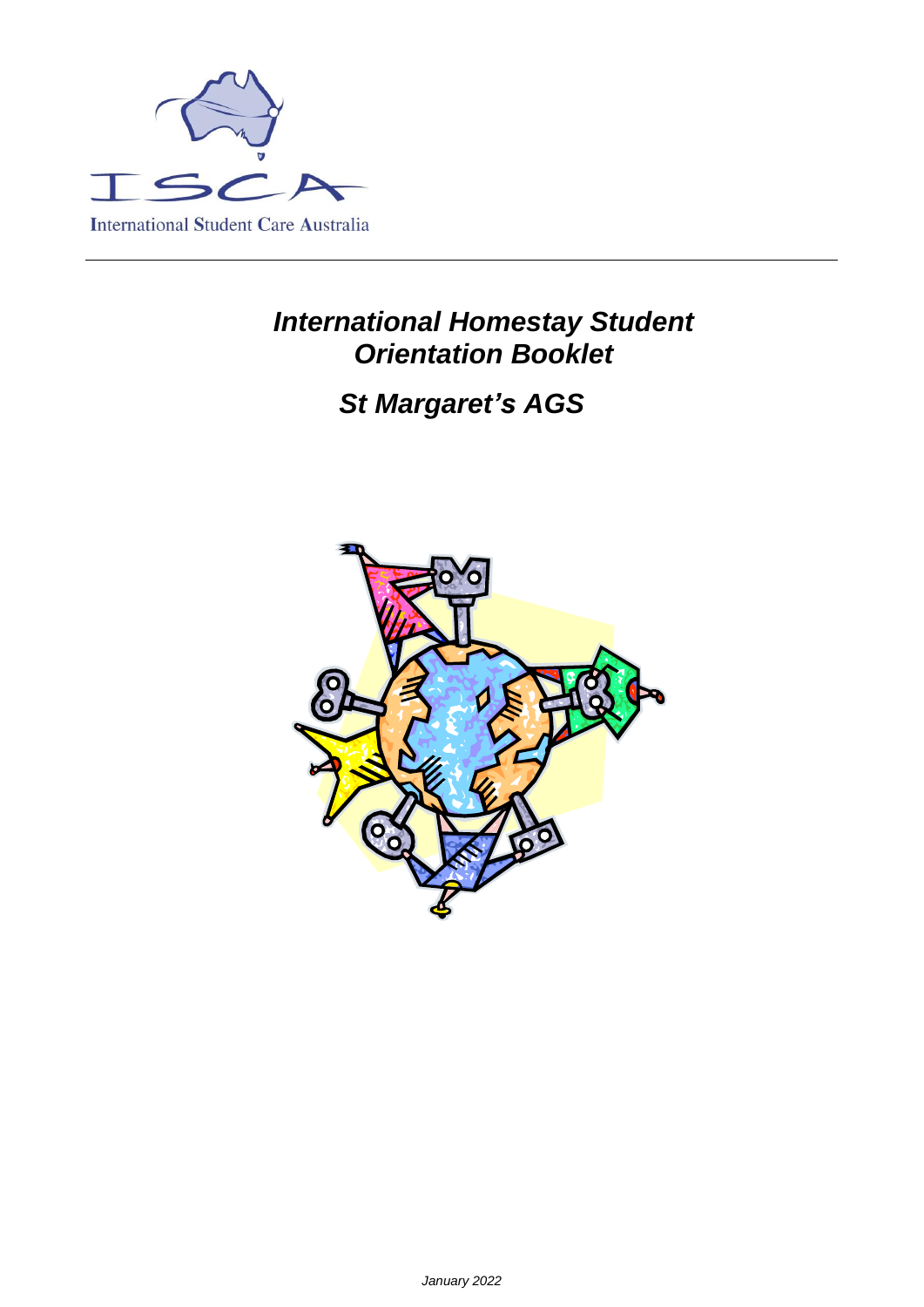#### **Introduction**

International Student Care Australia (ISCA) would like to extend to you a warm welcome to Australia and wish you every happiness and success with your study program. If you have any concerns or problems AT ANY TIME with your homestay or school, please do not hesitate to contact our staff. We are available to help you!

#### **Mission Statement**

It is the goal of ISCA to create safe environments for Homestay Students and an environment in which they can successfully pursue their academic careers and personal development.

#### **Statement of Commitment**

ISCA believes all Homestay Students have the right to feel safe from harm, be listened to, be involved in decisions that affect them, have their cultural values respected, and have their best interests considered.

#### **Code of Conduct**

All our international students must comply with ISCA's Code of Conduct. The Code of Conduct will form part of your Homestay Application. If you wish to have a copy of this document, you can ring or email the office to request a copy to be sent to you.

#### **Risk Management (Child Protection) Plan**

To ensure compliance with Queensland State Government legislation, ISCA has developed a Risk Management (Child Protection) Plan that applies to all international students, homestay host families and staff. To read this document, you can go to our website at [www.isca.net.au](http://www.isca.net.au/) or ring the office or email and request a hard copy to be forwarded to you.

| <b>Contact details</b><br><b>ISCA Office</b> | 24 Reginald Ave, Arana Hills Qld 4054<br>Telephone: 3851 0704                                                                             |
|----------------------------------------------|-------------------------------------------------------------------------------------------------------------------------------------------|
|                                              | E-mail: isca@isca.net.au                                                                                                                  |
| <b>Postal Address</b>                        | P.O. Box 134, Arana Hills Qld 4054                                                                                                        |
| <b>Director</b>                              | John Coade<br>Email: <i>isca@isca.net.au</i>                                                                                              |
| <b>Homestay Coordinator</b>                  | Kim Lingard<br>Email: kim@isca.net.au                                                                                                     |
| <b>Emergency Contact</b>                     | 3851 0704 (9.00 am – 5.00 pm Monday to Friday)<br><b>Outside business hours:</b><br>John Coade: 0427 269 360<br>Kim Lingard: 0427 993 270 |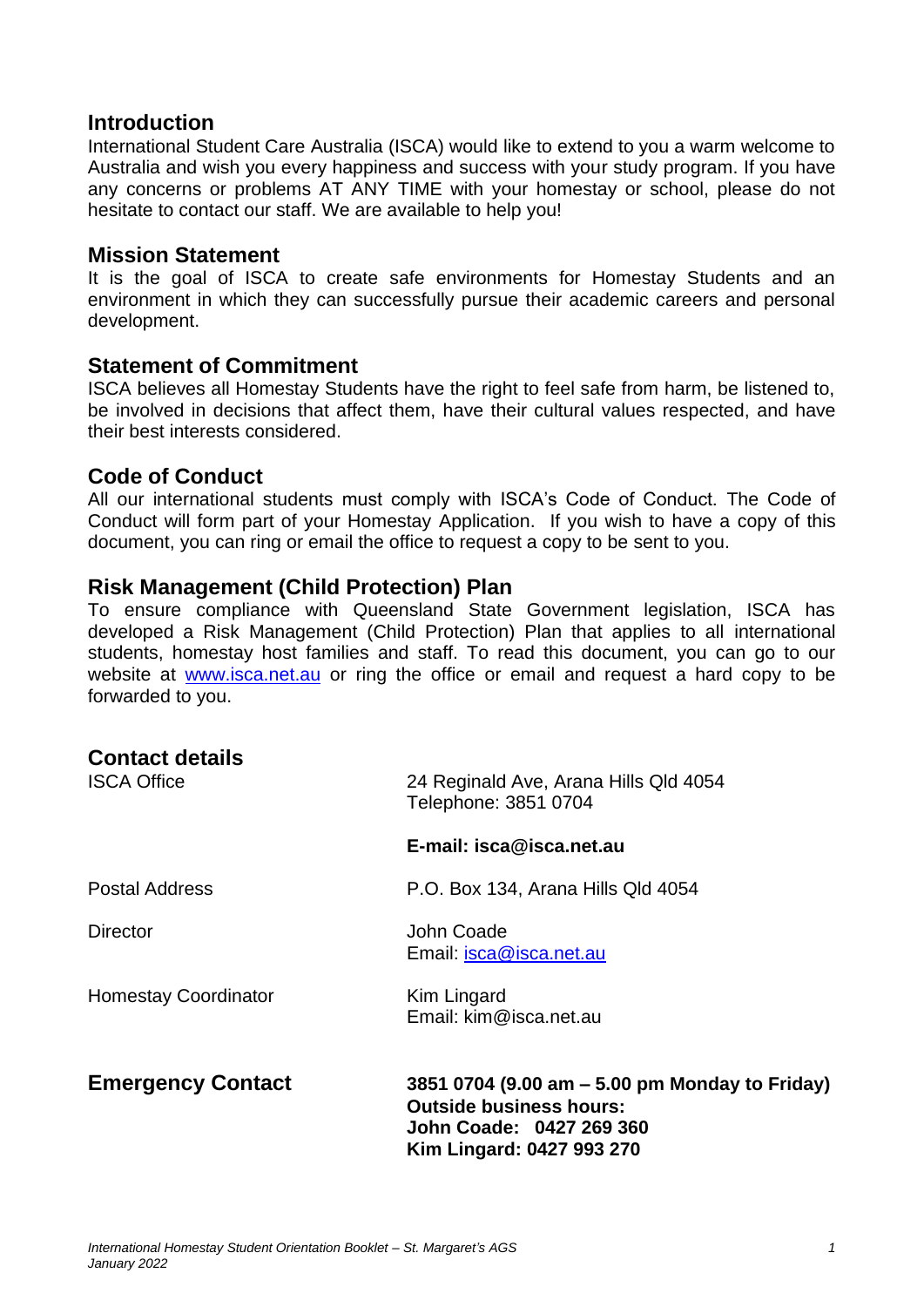## **Food**

Australian food will probably be different to what you are used to, but try everything that your host family provides. Tell your host family of your food preferences – they also need to know how much food you like and any dietary preferences.

#### **Manners**

Australia is a polite society. You should always follow a request with "please" and say "thank you" when someone does something for you. It is also polite to say "good morning" to everybody when you wake up in the morning and "good night" when you go to bed. If you do not understand a question, please say "I beg your pardon" or "I am sorry; I do not understand".



Remember the rules of your Visa! If you break the Conditions of your Visa, you may be deported to your home country immediately

## **Overseas Student Health Cover (OSHC)**

This is compulsory and organised by your Australian school through an approved Health Fund. The school will pay the premium direct to the Health Fund and pass the membership card on to you. If you need to visit a medical practitioner or doctor, you should pay the account at the time of the visit and then claim a refund from the Health Fund using the membership card supplied to you by your school.

## **Student Identification Card (ID) and Passport**

Your Australian school will organise an ID card for you shortly after your arrival. Look after this card as it is required to obtain student concessions on public transport, at cinemas, theme parks and also on domestic airlines in Australia.

Keep your Passport in a safe place at home. Don't take it with you when you are out as a form of identification. Use your Student ID Card as your form of identification.

## **Your Australian Host Family**



Australian families come in many shapes and sizes. Your host family could consist of a mother, father and children. Some families may have step-parents or step-children, while other families may have older children living away from home who are studying at university or working. Some families are single parent families while others may even be extended families that have grandparents living with them.

While there is no typical Australian family, ISCA does provide quality homes in which you will be assured of a wonderful experience. You can be sure that your host family cannot wait

to meet you and to show you what life is like in Australia.

Australia is a huge country – many times larger than any European country, but has a population of only 24 million. Most families live in the city or country towns and only a few families live in the remote outback, where you will find our distinctive farming, cattle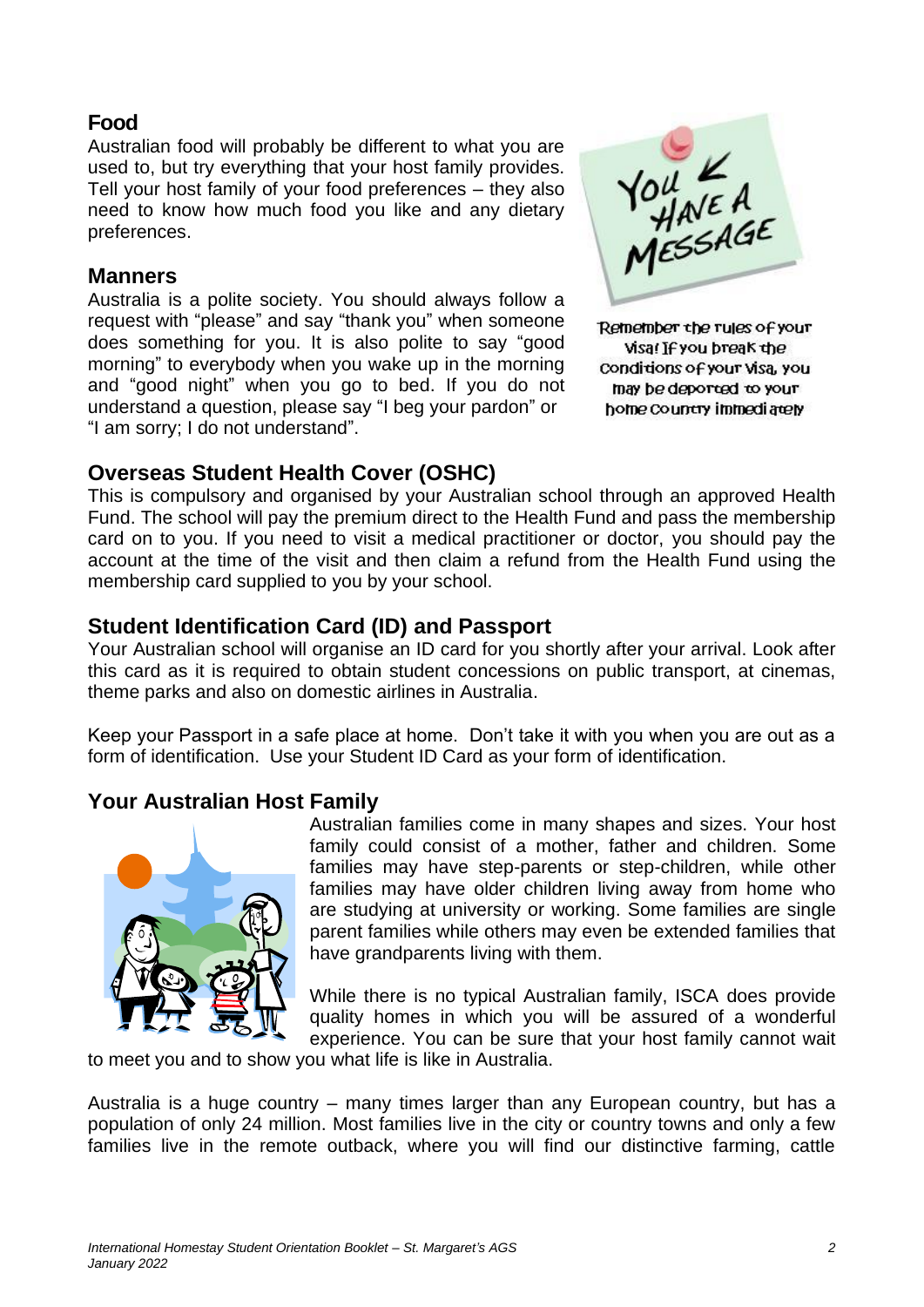stations and extraordinary landscapes that have symbolic meaning and spiritual significance to the traditional Indigenous people of Australia.

Australia is a modern multi-cultural society. Some members of your host family may have come to live in Australia from another country e.g. Italy, New Zealand, Philippines, Greece or India. Some families will be very busy and organised with both parents working outside the home, while in other families only one parent may be working.

Members of Australian families like spending time with each other. They may go on outings to the beach or bush walking. They may play sport, or watch other family members playing sport or they may participate in social activities. Weekends and evenings are generally spent together, working around the house, playing sport, watching television or participating in social outings.

## **Household Rules**

Homestay families are likely to treat their international student as they would treat their own child. This includes abiding by the house rules, which visitors should abide by and respect. If you are meeting friends somewhere, make sure that your homestay family knows exactly where you are going and what time you will be back. If this time changes, then telephone/text your homestay family and advise them of the change of plans. It is respectful, courteous and good manners to do so. If you change your plans and don't require a meal, you should phone/text your host family and talk about it as early as possible.

## **Helping Around the House**

It is not usual for Australian families to have home help. All members of the family are expected to help with housework. Every morning make your bed neatly, hang up your clothes and put out your laundry/dirty clothes for washing. Each week, clean and tidy your room, take out your rubbish to the bin. Take your turn in setting the table at night for the evening meal, washing and drying dishes and feeding the family pets. Offer to help with cooking



meals at night and preparing your own school lunch and breakfast, if this is the normal routine for other family members. Speak with your homestay family to confirm their household routine.

### **Personal Hygiene**

Every culture has different standards of "cleanliness." For example, bathing once a week may be considered socially acceptable in one country, but in Australia it would be considered unhealthy because of the temperate climate. People normally shower daily. Showering, in addition to shampooing hair and washing clothes frequently, allows people to remain free from body odour. While you are in Australia, you should shower every day and use hygiene products, such as personal deodorant. Ask your host family how long you may spend in the shower - four minutes is usual.

Australia is a very dry country and water is scarce and it is expected that people will not spend a lot of time in the shower. Until recently Australia has been in severe drought. Although we have had recent rain, Australians are expected by the government to still conserve water, such as by taking short showers and turning off the tap while cleaning teeth.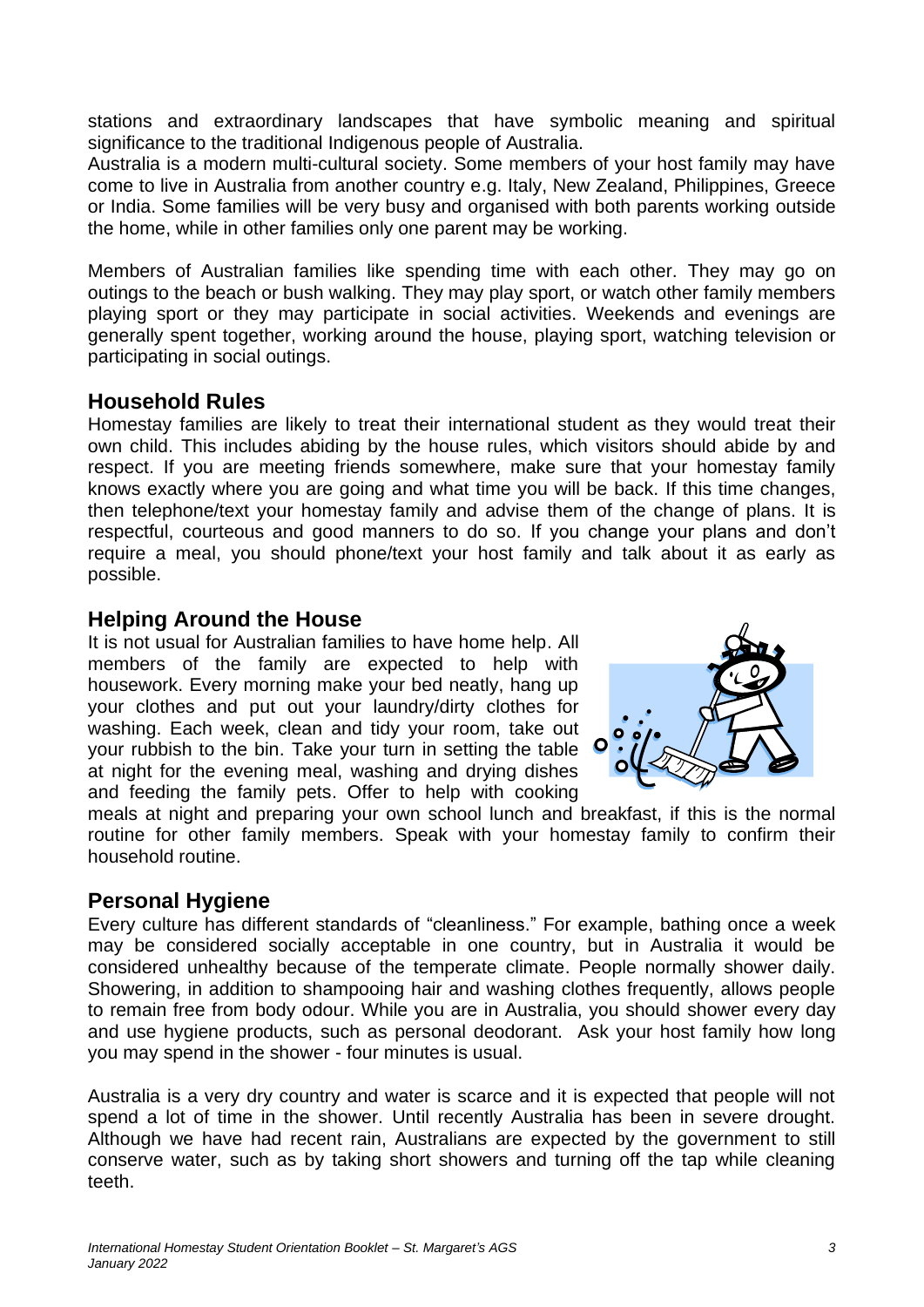## **Washing Your Clothes**

Discuss with your homestay mother the days of the week she usually does the family washing/laundry. It is recommended that you purchase three sets of school uniforms, as a minimum. If you prefer to do your own washing, please discuss this and your host family will show you how, when and where to do so. It is advisable for a student to do their own ironing.

#### **What to Do If You Are Sick**



If you become unwell, let your host family know immediately. The host parents will make an appointment with a doctor, if required, who may prescribe medication. If you have to visit a doctor, you will be expected to pay for the consultation at the time of appointment and claim back later from your medical insurance by completing a Claim Form issued by the Health Fund. You will need to show them your Health Fund card (OSHC). Every day you are unwell, your host parent should telephone your school in the morning if you are unwell and cannot go to school. You cannot phone the school yourself to let them know you are absent.

If you are continually unwell, it is important that you ask your homestay hosts to take you to the doctor. You should ask your doctor for a Certificate to take to your school when you return.

If you need any emergency procedure, your homestay host should take you to the Hospital and then contact ISCA who will contact your agent and/or your parents.

### **Saving Electricity**

Australians are very energy conscious and considerate of the environment. They do not leave lights on when they are not in the room. Ideas to help save electricity are:

- ❖ Turning off the light in your room when you leave the room.
- ❖ Turning off any heater, fan or air-conditioning that is in your room when you leave the room. Your homestay family will explain the use of these electrical items to you.
- ❖ Turning off the television or stereo if you are the last one to leave the room.

### **Security**

Some homes have a security system and your host family will teach you how to operate the system. If you are the last person to leave the home in the morning, remember to close windows and lock all doors.

### **Using the Internet**

If you are accessing internet on the host family's wireless system (Wi-Fi), you need to follow some rules and protocols for the usage of Internet. Please obey house rules regarding Internet use. Students will negotiate the use of telephone, computer and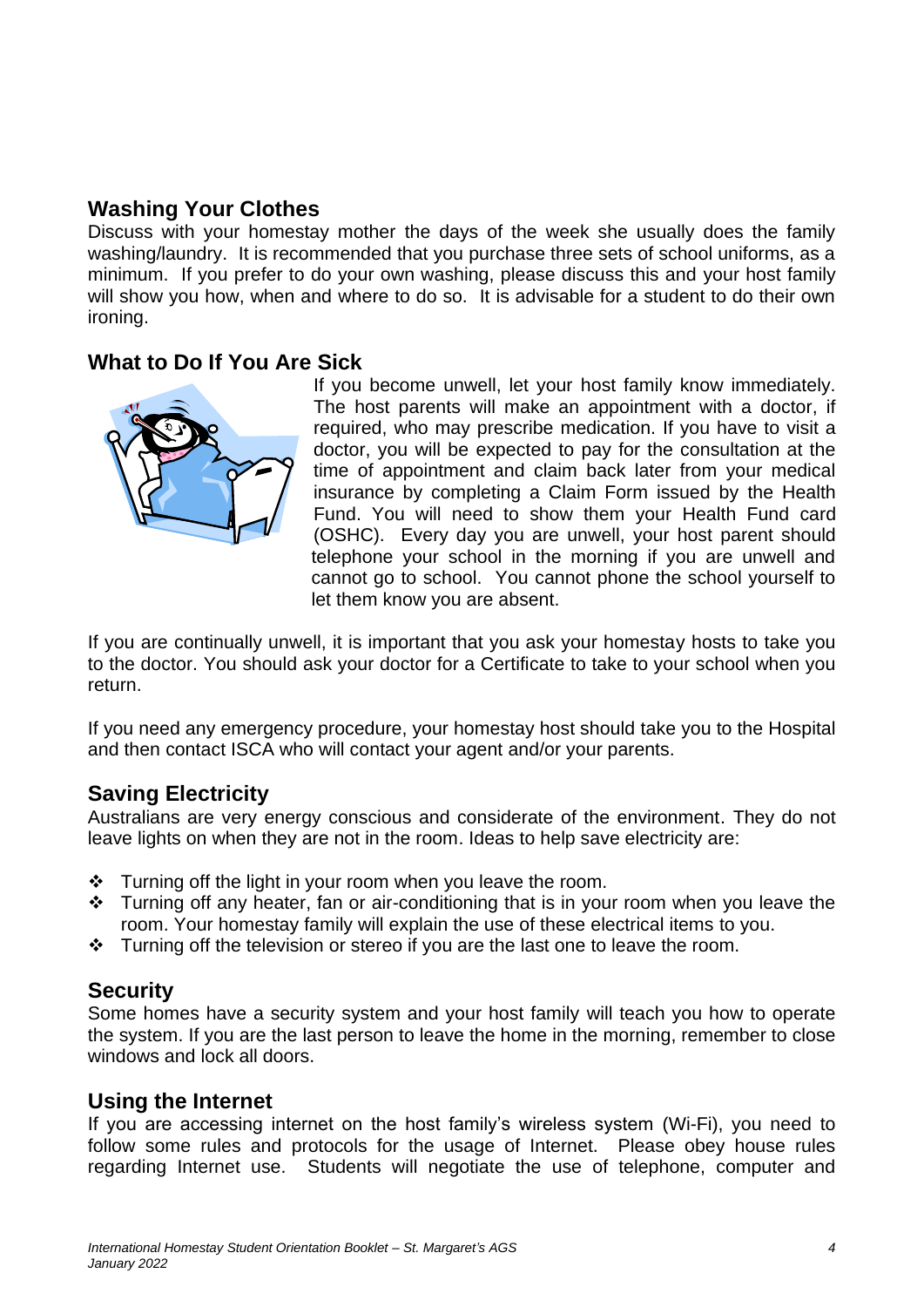internet facilities with the homestay family and abide by the homestay family decision in relation to this usage. Students should not download large files (5MB or more, including movies, games and music) at the homestay family's internet expense. You should predominately be using the family's internet for school related work and keeping in contact with your natural parents.

It is illegal for students to access material that is deemed "objectionable" or "unsuitable for minors" and/or for downloading content, that is illegal to possess.

## **Your Mobile Phone**

- ❖ Please give your mobile phone number to your homestay family, International Coordinator in your school and to ISCA so they are able to contact you in an emergency.
- ❖ Please ensure your phone does not run out of credit, or out of battery when you are out.
- ❖ Please keep your phone turned on when you are out in the evening or during weekends.



If you don't understand something, please ask!

#### **Contact Details**

Students must advise ISCA and the Homestay family immediately if current personal contact details change. This includes a new mobile phone number or change of email address.

Students must obtain permission from ISCA and the school before changing accommodation.

### **Interaction with the Family**

It is important for you to become part of your host family and a great way of doing this is by being involved in their daily activities and sitting down for meals together. Helping with family chores, e.g. setting the table; clearing the table; washing or drying the dishes are all great ways to become involved with the family life and chat with the family members. Other ways of building relationships within the family are being involved in social activities, for example shopping, visiting relatives or trips away. You will be expected to pay for activities such as excursions, Theme Parks, movies and other forms of entertainment.

Remember to say "thank you" when your host family does something for you, for example, picks you up or drops you off or serves a delicious meal. A host mum always likes to be shown appreciation. Generally, ISCA advises that the international student should become part of the Australian family. In this way, you will have a happy time and return to your homeland after a most enjoyable cultural experience.

Please respect your host family's privacy. If a door is closed, knock before entering. If you are friendly and respectful to your host family, you can be assured of the same treatment in return. You will have the opportunity to form long-lasting friendships.

### **Curfew Times**

During the school week, you should travel home directly from school (perhaps a quick trip to the shops, if necessary) but basically, students should not be at a shopping centre for any length of time wearing their school uniform.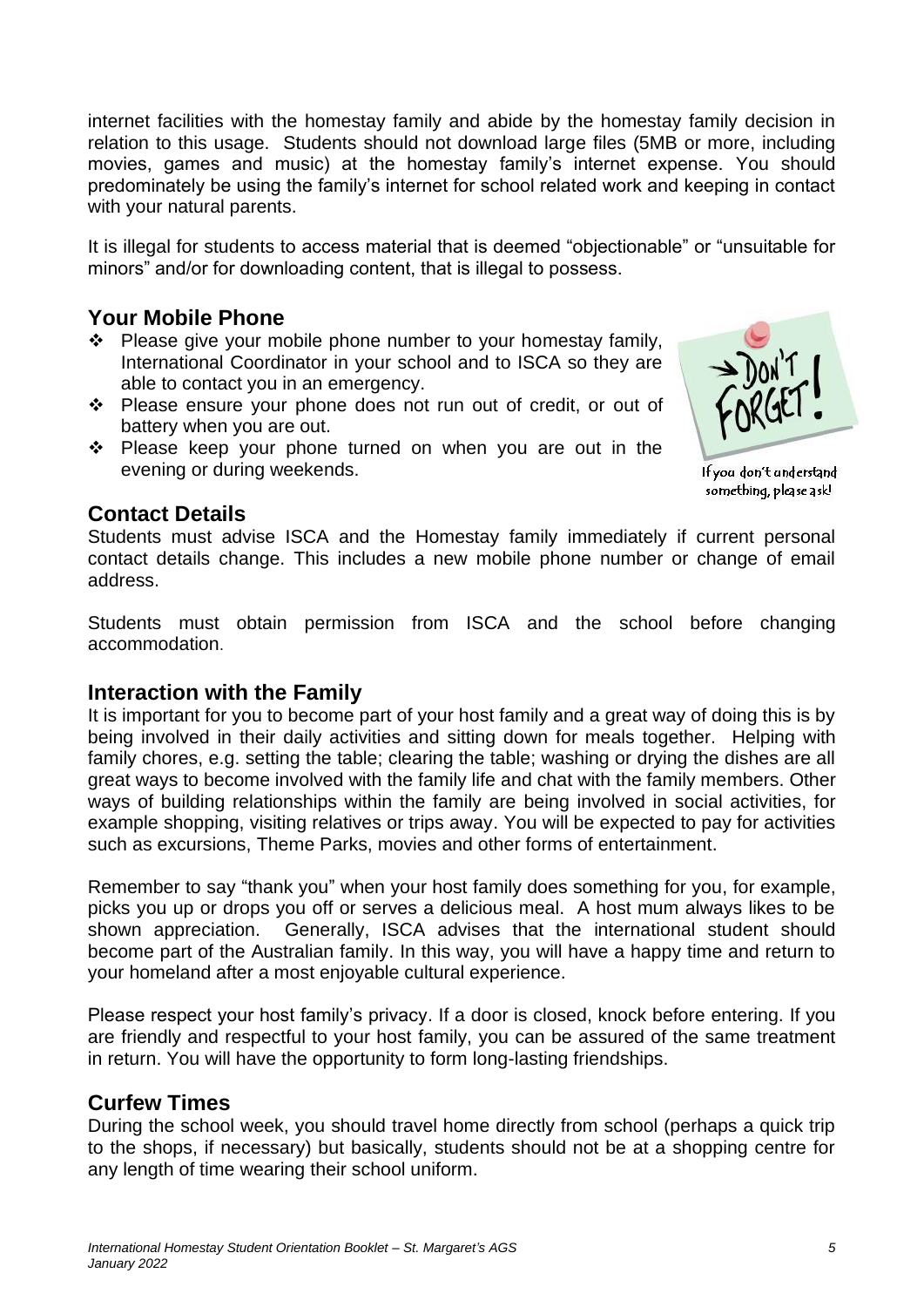Irrespective of age (under or over 18 years of age), curfew times are: Student should be home by dark every night of the week (6.00pm) and weekend (remembering this changes depending on summer and winter seasons). If a special social activity is planned and approved in advance by the school (e.g. a birthday party with school friends), please make sure there are arrangements in place so you are picked by your homestay family rather than using public transport after dark. Prior to the activity, you must give the contact details of the family you are visiting to the host family. The host family should make contact with the person arranging the activity to ensure there will be suitable and adequate supervision, and obtain name/address and contact phone numbers.

### **Overnight and Weekend Stays**

Students can stay overnight with a friend during weekends only if prior permission from both Homestay families and school has been given. Students are required to submit the Travel Request form to gain prior school approval (minimum of 5 days' advance notice). The host family must be involved in the arrangements regarding transport, pick up etc.

#### **Travel**

Requests to travel must be made using the Travel Request form available from the school and travel will only be permitted if it has been approved by the school and ISCA.

Travel during term days and school hours is prohibited except for activities organised by the school.



Students are permitted to travel within Australia during weekend or school holidays only with:

- ❖ The host family or,
- ❖ Prior permission from your host family, school and ISCA approval and completion of the school's Travel Request form. (minimum of 7 days' advance notice).

Independent travel overseas (except to go directly home for holidays) is not permitted.

When returning home for school holidays, students must allow sufficient time when booking flights to and from Australia so as not to arrive late for the first day of term or depart earlier then the completion of each school term. All flight itineraries must be submitted and approved in advance by the school prior to booking. All flights must arrive and depart Australia during daylight hours, if at all possible. Students must advise homestay hosts of their flight departure and return dates and provide a copy of the airline ticket/e-ticket.

#### **Car Transport**

Students enrolled in an ISCA program must not ride in cars driven by any Provisional License holders (i.e. P plates) including children of the host family.

Students enrolled in an ISCA program may only drive a vehicle in Australia if they have obtained an Australian driving licence. Driving lessons to obtain an Australian driving licence must be undertaken with a professional driving school and instructor. Fees will apply for these lessons.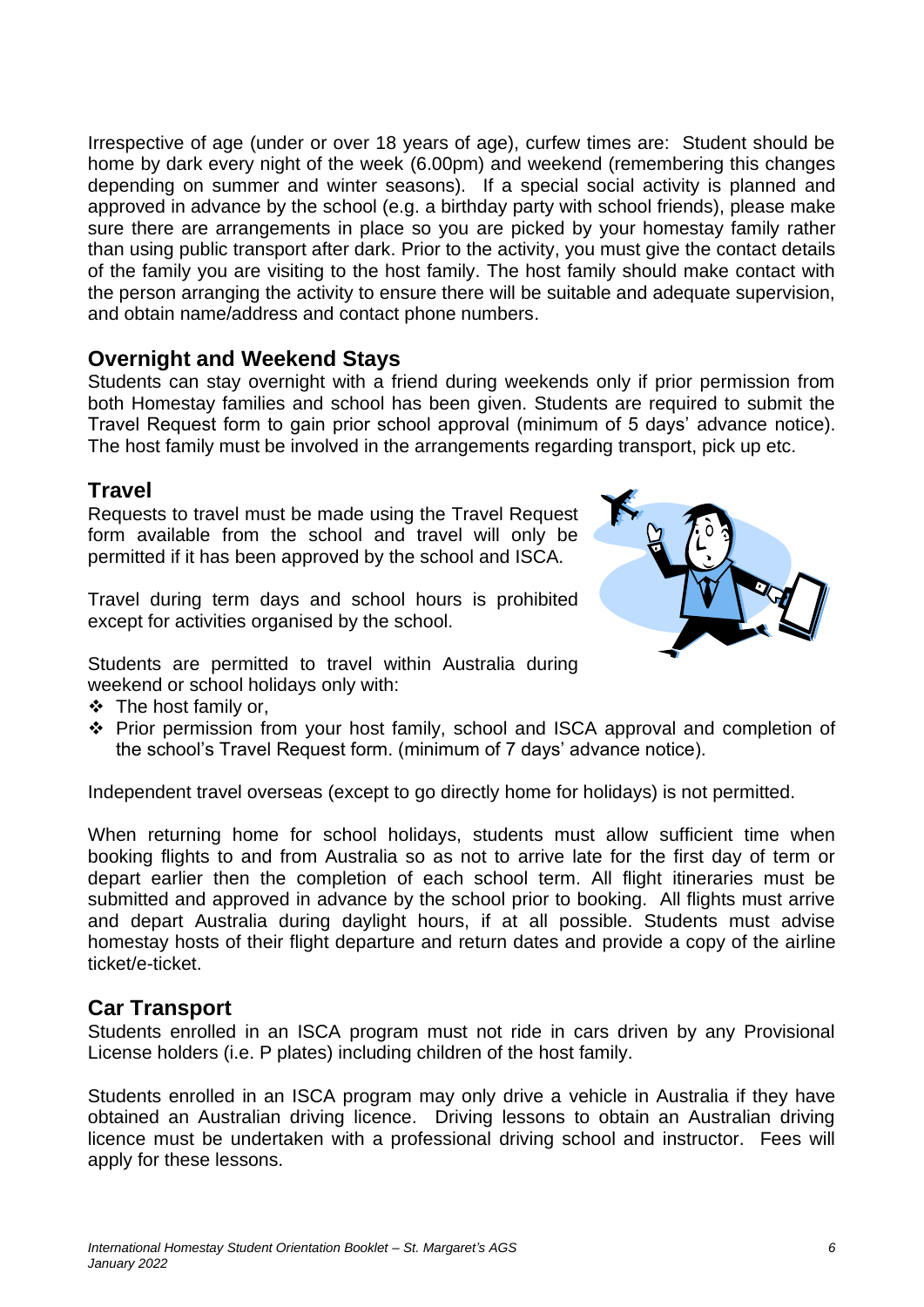## **How to Enjoy the Aussie Culture**

Most people who travel to another country experience some impact from the change of culture. Do not be concerned with this feeling, as it is normal. ISCA staff people are always available to assist your transition into our Australian way of life. Also, the Australian homestay family will be fully understanding of these feelings. We are all working together to make your Australian cultural experience unforgettable.

Make sure you rest and if you need to have short sleeps do so, as learning a new language can be very tiring - but great fun! Try to spend time with your homestay family and new friends at school to minimise your homesick feelings.

Australians have a great sense of humour. We love to laugh at ourselves and at the world in general. If you understand these qualities and even join in, this will help you enjoy your time in Australia, even during difficult situations.

#### **Visit by your Natural Parents**

Please advise ISCA staff when you know that your natural parents are planning to visit you. There are several people who would like to meet your parents – your host family, ISCA staff, International Student Coordinator and your school Principal. If your parents wish to take you out of school while they are here, it is important that the school and ISCA are advised so that permission can be received for you to be absent from your study program. It is an Australian Government requirement that your visa conditions are not altered without notification, via ISCA, to the correct authorities.

### **School Life in Australia**

Your Australian school will probably be very different from school in your home country.

Australian teachers use analytical skills and students need to learn to motivate themselves for the school tasks and study program they have to undertake. The teaching philosophy is also different from overseas; interaction with the teachers is encouraged and students learn to use many resources within their learning environment.

As an international student, the school staff may introduce you



and welcome you during an assembly of the whole school. This will help students and staff to recognise you, remember your name, and greet you. The school staff will often allocate you a "buddy" (friend) in the first week to make introductions and help familiarise you with the school surrounds and rules. It is important to ask questions during this time.

Most importantly, you are in Australia to improve your English as a second language, although you will want to it is not helpful to be talking to another student in your first language. The more you interact with local Australian students it will improve your spoken English.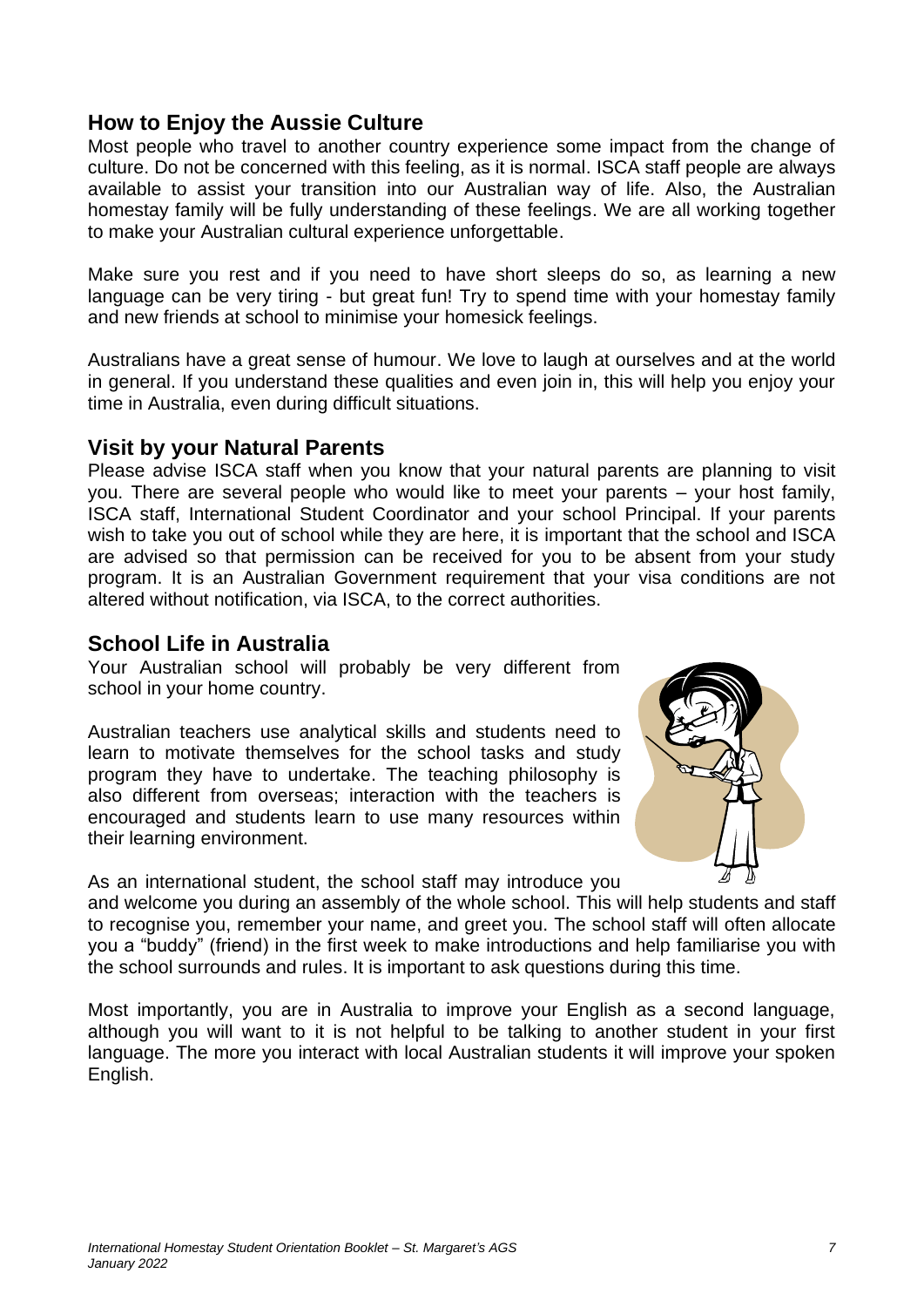## **Australian Law**

Students will obey Australian laws and regulations at all times.

Students are not permitted to be served or consume alcohol in licensed premises or public places.

It is illegal to possess and/or use non-prescribed drugs in Australia.

Students will not engage in inappropriate sexually explicit behaviour at any time.

Students must seek permission from their host school to work in accordance with the *Queensland Child Employment Regulation 2006*.